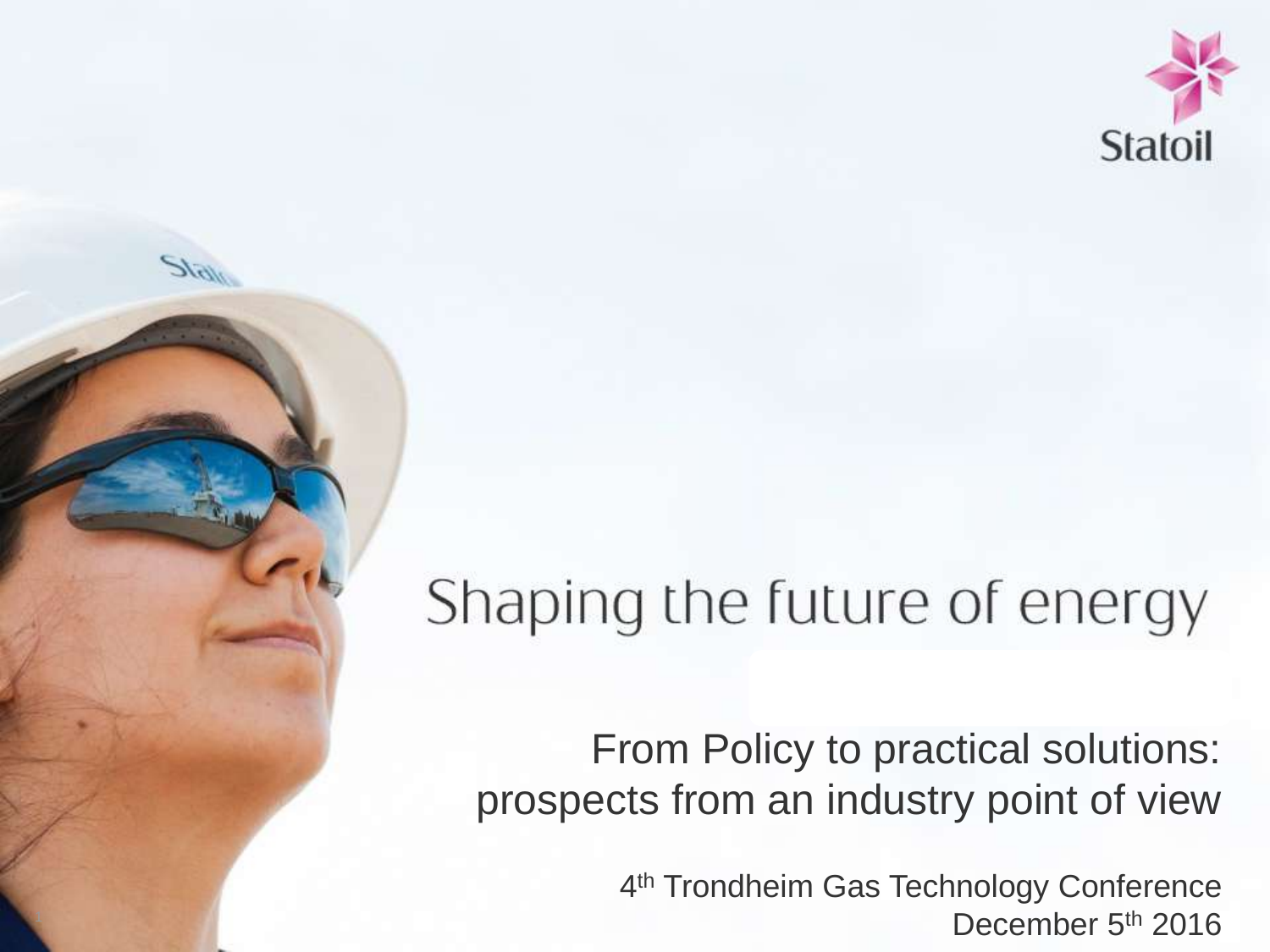## 2020 targets are in reach, step up required for 2030/50 ambition





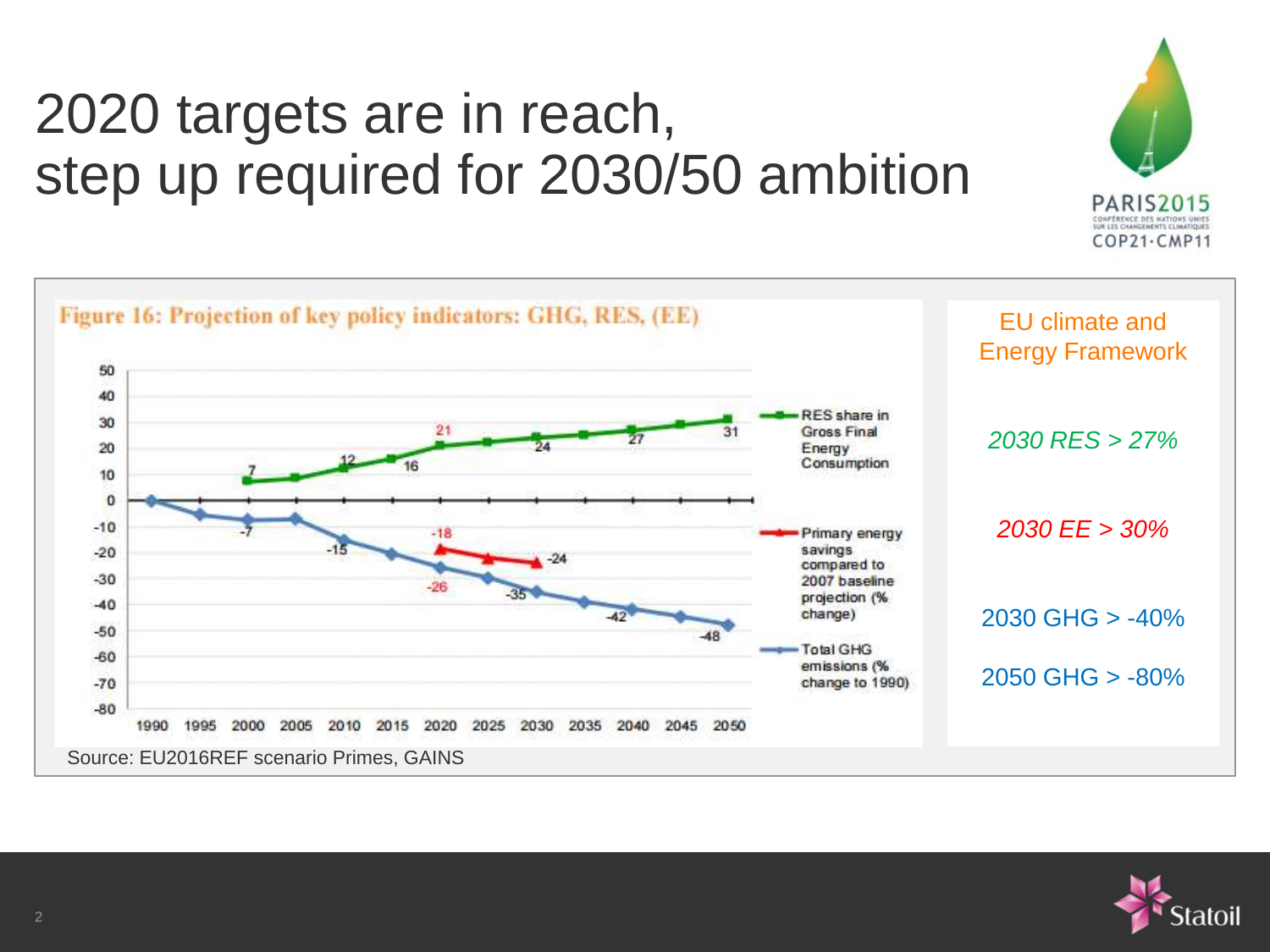### Sustainable, Affordable and Secure energy

*What the EC wants... ...how.... ...and what is the impact?*



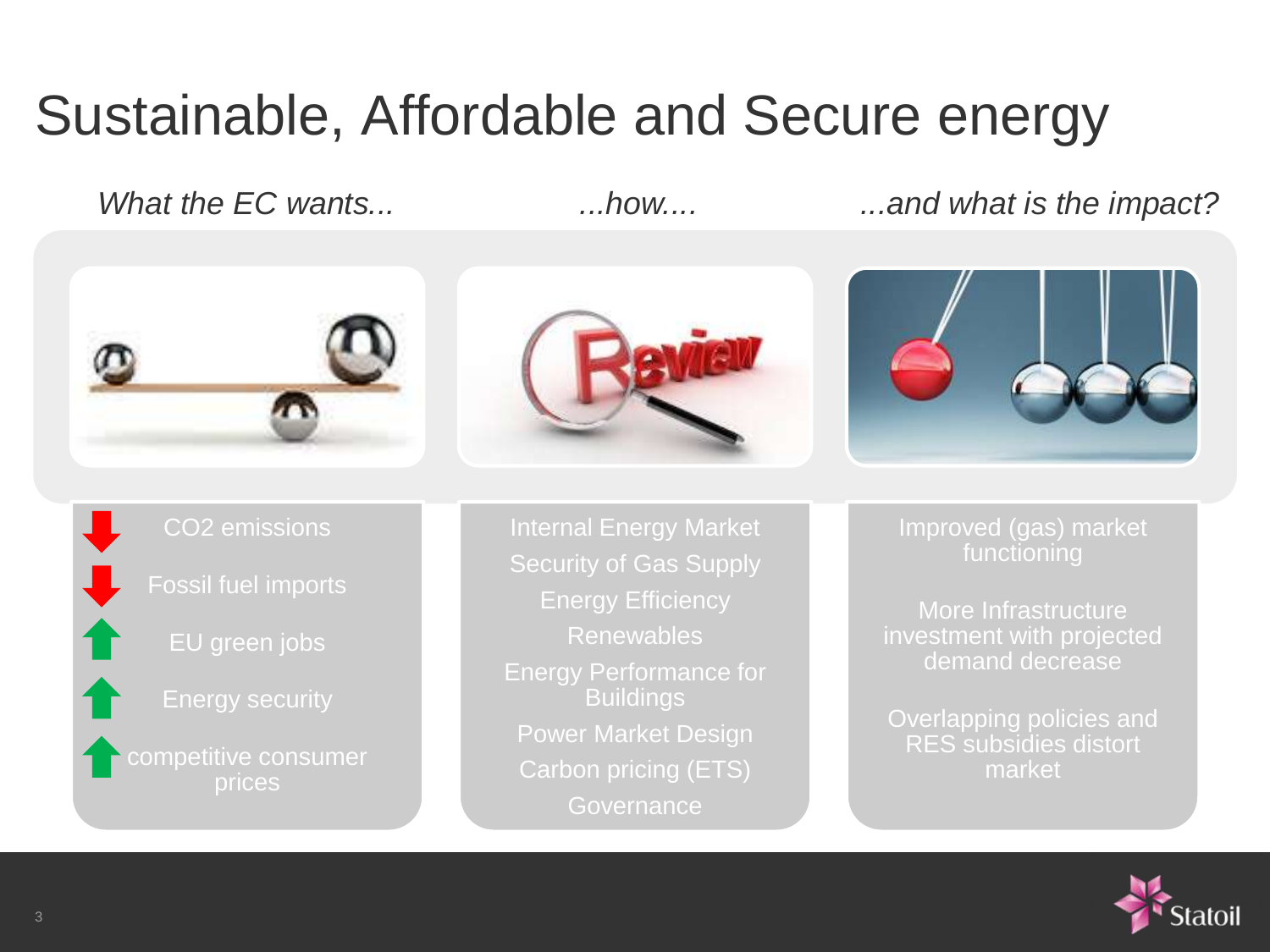#### Natural gas technologies for a low carbon future

- Upstream Energy efficiency
- Carbon Capture, Utilization and Storage
- Methane emissions
- Gas in transportation



- Medium term gas positioning as perfect partner to intermittent renewables
- Long term gas technology/innovation needs focus on low carbon end use